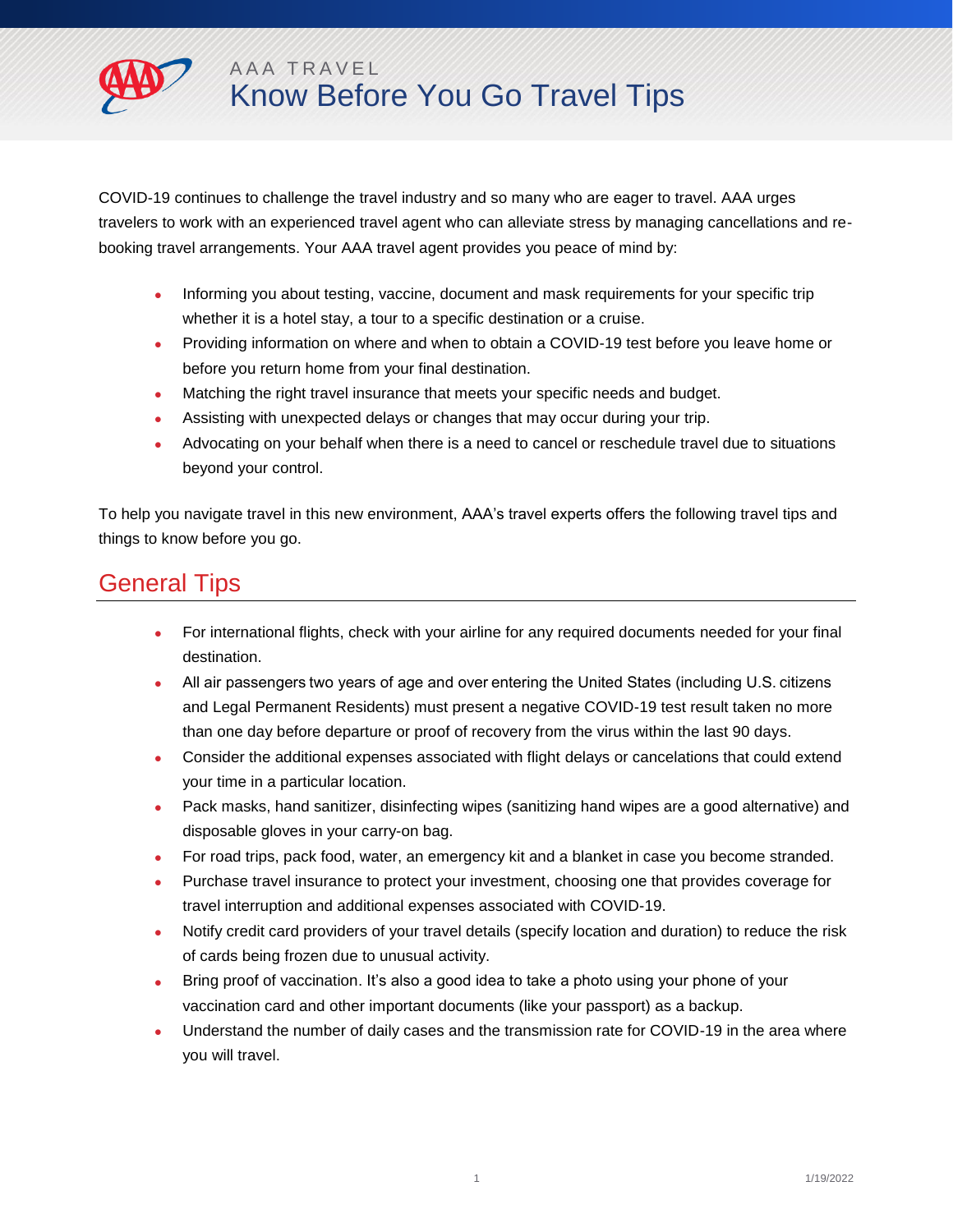# **Cruising**

*(Note: the requirements and protocols listed below are generalizations and vary by cruise line. AAA strongly recommends travelers consult with their AAA Travel Agent regarding the specific requirements and protocols for the cruise you intend to take.)* 

- Cruise lines generally require all passengers to provide a negative COVID-19 test taken within 48 hours of embarkation regardless of vaccination status. The type of test required (PCR or Antigen) depends on the cruise line, age of the passenger and are at the passenger's expense. Testing for children varies by cruise line and embarkation port.
- Proof of a negative COVID-19 test is not required to disembark a cruise ship upon completion of a cruise in a U.S. homeport. Testing may be required if you are flying home to a country outside of the U.S. and may be at the passenger's expense.
- Mask protocols vary by cruise line but may be required at all times indoors except when actively eating and drinking. Masks are not required in your stateroom, on deck or while in a pool or hot tub. Cruise lines may not provide masks so make sure to bring a supply of your own.
- Masks are required in U.S. cruise terminals and when embarking and disembarking the ship at the start and end of the cruise.
- Onboard buffets are open but staffed by the crew who will serve you (versus being self-service).
- Cruises are still offering entertainment such as production shows, singers, comedians, musicians, lecturers, arts and crafts, bingo, classes and art auctions although there may be reduced capacity allowed in venues to allow for social distancing.
- Freedom to explore a port independently may be impacted by local authorities and passenger vaccination status. In some cases, passengers may be required to take a ship-organized shore excursion if they want to go ashore.
- Passengers should carry a mask and their vaccination card ashore as they may be required to show it to enter shops, restaurants or attractions.

### Cruising During a Pandemic

- According to Cruise Lines International Association (CLIA), [cruise industry protocols](https://cruising.org/en/news-and-research/press-room/2021/december/clia-statement-in-response-to-cdc-level-4-warning-against-cruise-travel) comply with CDC guidance, requiring vaccinations and testing for crew and passengers.
	- $\circ$  [Vaccination requirements](https://cruising.org/en/news-and-research/press-room/2022/january/clia-statement-on-the-transition-of-the-conditional-sailing-order-to-a-voluntary-program) vary by age, cruise line and where you begin your cruise.
	- o Cruise industry protocols are unique in their approach to effectively monitor and detect COVID-19 cases on the ship, which includes onboard testing and contact tracing. The contained environment of a cruise ship allows for quicker tracing and cruise lines have employed methods such as wearable devices for passengers and the use of CCTV to make announcements regarding positive cases onboard. Crews are also trained to notify the ship if they notice a guest is showing symptoms.
	- $\circ$  Cruise lines are proactive in adjusting onboard protocols in response to new variants including strengthening testing, masking and other requirements, as well as encouraging booster vaccine doses for those eligible.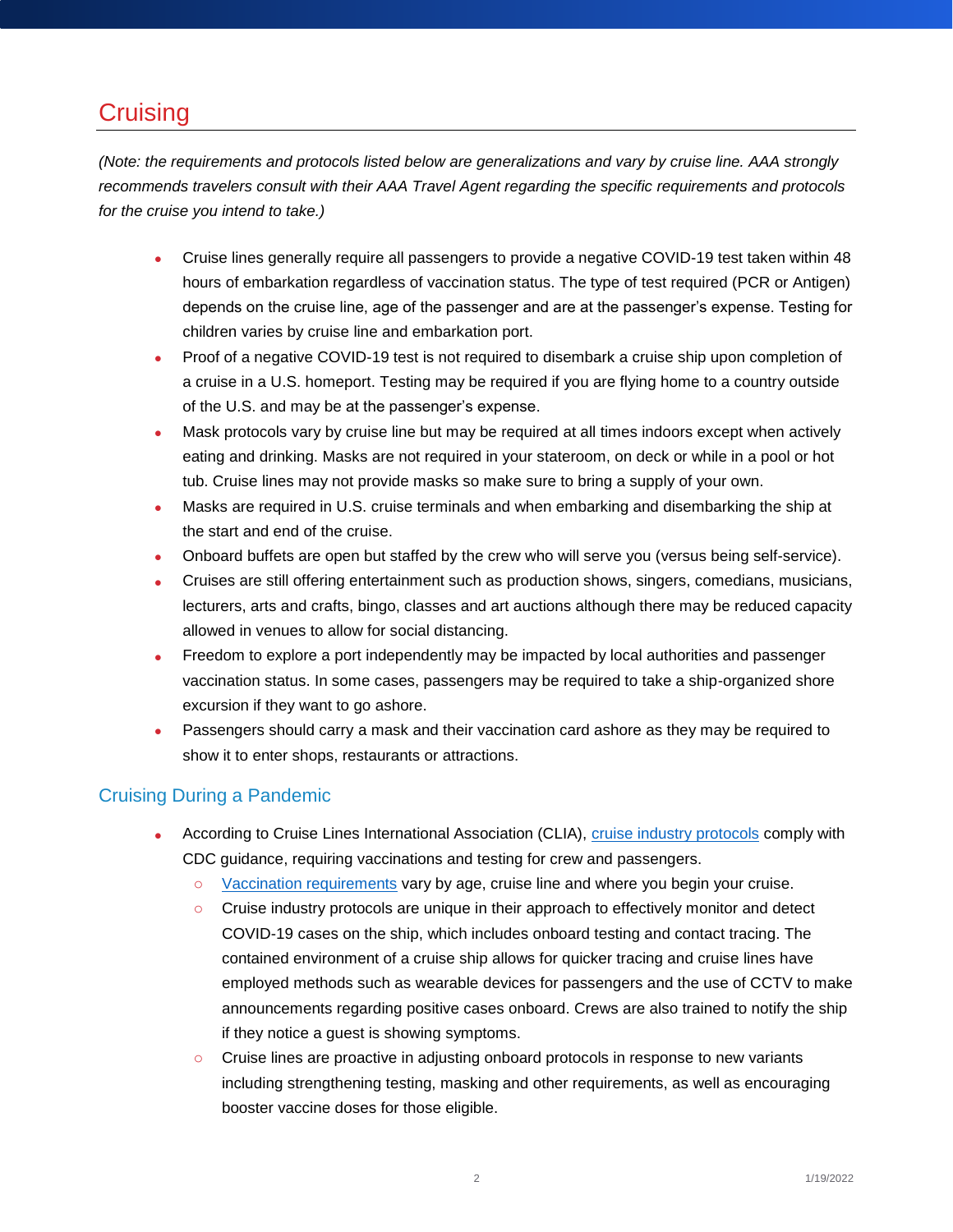- $\circ$  According to the [CLIA,](https://cruising.org/en/news-and-research/press-room/2021/december/clia-statement-in-response-to-cdc-level-4-warning-against-cruise-travel) in the U.S. alone, the cruise industry administers nearly 10 million tests per week—21x the rate of testing in the U.S. The latest data shows, even with higher rates of testing, the cruise industry continues to achieve significantly lower rates of occurrence of COVID-19 – 33% percent lower than onshore.
- The majority of cruise lines have protocols in place to isolate passengers who test positive for COVID-19 onboard during the cruise, as to not interrupt the cruise for all other passengers.
- With COVID-19 situations varying around the world, some port substitutions or cancellations may occur due to decisions by local authorities.

## **Touring**

- Work closely with your [AAA Travel Agent](https://travel.aaa.com/) in the week and/or days before your departure for the most current information on entry requirements (may vary depending on your destination).
- If you are taking a guided tour, be sure to check with your AAA Travel Agent as guided tours suppliers require travelers to be fully vaccinated.
- Be aware that adjustments could be made to the itinerary during your tour based on current conditions in the destination. The Tour Guide will keep everyone informed if changes occur.
- At least one month before departure, make an appointment for a PCR test that will meet the timeline set by your destination. We suggest that a QR code be requested of the PCR tester you select since more destinations are requiring this.
- Confirm that a return test is being arranged by your tour operator, or inquire where at your destination you can obtain one conveniently. Your AAA Travel Agent can assist.
- Bring extra masks to wear throughout your trip where social distancing guidelines cannot be followed.
- In preparation for your trip, be aware that some restaurants/activities may be closed due to COVID-19 restrictions.
- Based on your destination, there may be reduced hours and/or masks may be required to enter some establishments (i.e. museums, public buildings).
- Tour providers also will provide current travel information on their websites. Check this before departure.

# Lodging

- Confirm your hotel's cancellation/change policies before booking so you are not surprised by unexpected penalties.
- Research what the hotel is doing to keep you safe. Most hotel websites publish their safety and cleaning protocols. Larger hotel brands have likely partnered with a third-party organization to authenticate and accredit their efforts to reduce the risk of transmission.
	- o Are masks provided and required for all guests and employees?
	- o Are EPA-registered disinfectants used in common areas and how frequently?
	- o Are alcohol-based hand sanitizers available throughout the hotel?